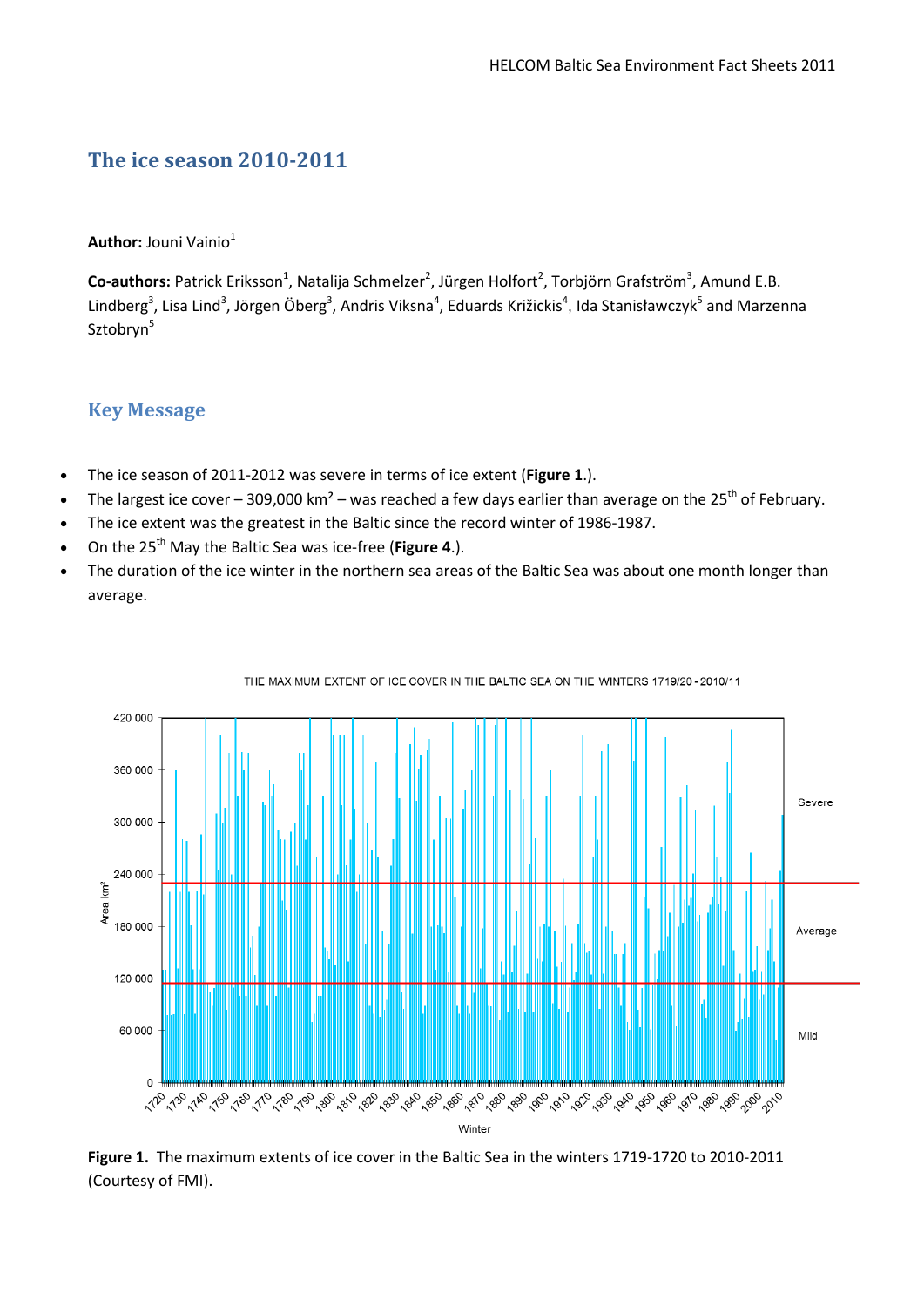# **Ice season in the northern Baltic Sea**

#### **Ice formation**

#### *Autumn and early winter*

Following a normal October, sea surface temperatures in the areas surrounding Finland were in line with long-term averages. At the beginning of November, the seawater actually warmed up a bit, but then began to cool down again after the first week of the month. A thin layer of ice formed in Kemi inner harbour and the innermost bays of Raippaluoto in mid-November. At that point sea surface temperatures were equivalent to long term averages.

#### **Ice growth**

#### *December*

The end of November was unusually, even exceptionally, cold. The cold period that began in November continued in December and the amount of sea ice began to increase. The thick snow cover in southern Finland prevented the ice from thickening and the ice was dangerously thin under the snow. Immediately after mid-December, strong winds "cleaned out" the sea areas and reduced the ice-covered area. Freezing temperatures during the Christmas week caused the ice-covered area to expand rapidly again. Ice covered the entire Bay of Bothnia and the Quark, as well as just about the whole of the Swedish coast, including the West coast. December was exceptionally cold in the northern sea areas.

#### *January*

Frosty weather continued at the beginning of the year 2011. The ice-covered area expanded to more than 165,000 km<sup>2</sup> on January 4<sup>th</sup>. At that time, ice covered already the Archipelago Sea. The thickness of the fast ice varied from about half a meter in the northern parts of the Bay of Bothnia to ten centimetres in the southern coastal areas.

After this, the frosty weather began to ease its grip and the southerly winds compressed the ice fields. On January 11<sup>th</sup>, the ice-covered area had decreased to less than 100,000 km<sup>2</sup>. The coldest period in January alternated with milder periods after this. The ice-covered area expanded and compacted according to the cold weather and strong winds. The ice-covered area was 150,000 km² on the last day of January. At this stage of the winter the ice situation corresponded quite closely to the average.

#### *February*

February was clearly divided into two parts in terms of temperature conditions. The weather at the beginning of the month was mild and windy, which caused the ice in the Gulf of Finland to drift into the sea areas east of the island of Gogland. While traffic to harbours in southern Finland continued with very little need for icebreaker assistance, Russian traffic had to cope with large problems – at one point more than 100 vessels were waiting for icebreaker assistance.

The weather got colder in the middle of February, when an intensive area of low pressure passed eastwards over Gotland followed by a block of high pressure which controlled the weather for a period of three weeks. The combination of clear skies and gentle winds caused thermometers to show lower and lower temperatures. Ice growth resumed both in the north and the south. Everywhere, except the south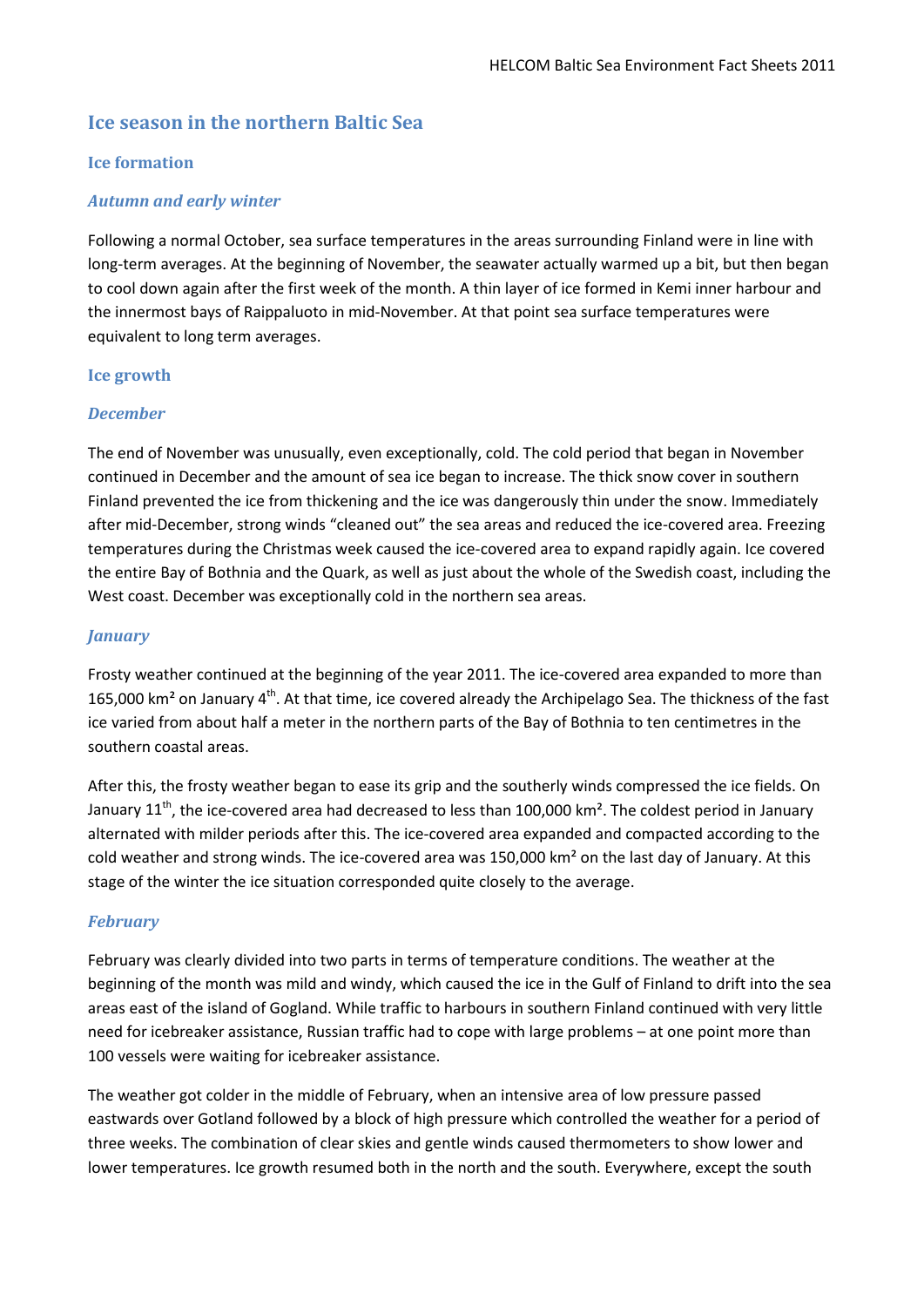coast of Skåne, was ice covered. By the middle of the month the Gulf of Bothnia was completely ice covered north of the Åland Sea, and at the same time the Gulf of Finland was covered with 10-45 cm thick very close ice.

As temperatures continued to drop, the latter half of the month turned out to be exceptionally cold. This cold period also caused the amount of sea ice to increase rapidly, and **the maximum ice extent was reached on 25th of February with the ice extending over an area of 309,000 km² - the greatest since 1987.** This occurred at nearly the average time<sup>[1](#page-2-0)</sup>.



**Figure 2.** The largest ice extent – 309,000 km<sup>2</sup> – was reached on the 25<sup>th</sup> of February (Courtesy of FMI).

At that point, both the Gulf of Bothnia and the Gulf of Finland were completely covered by ice. The Gulf of Riga and the northern Baltic Sea were also completely ice-covered. The ice edge ran from Öland to Gotland and from the northern tip of Gotland south to Cape Rozewie on the coast of Poland. In the southern Baltic Sea, there was new ice off the coasts of Poland and in the Bay of Pomerania, as well as in Öresund and on the Swedish west coast.

<span id="page-2-0"></span><sup>&</sup>lt;sup>1</sup> As the reference period, the 30-year period from ice winter 1980-1981 till ice winter 2009-2010, is used.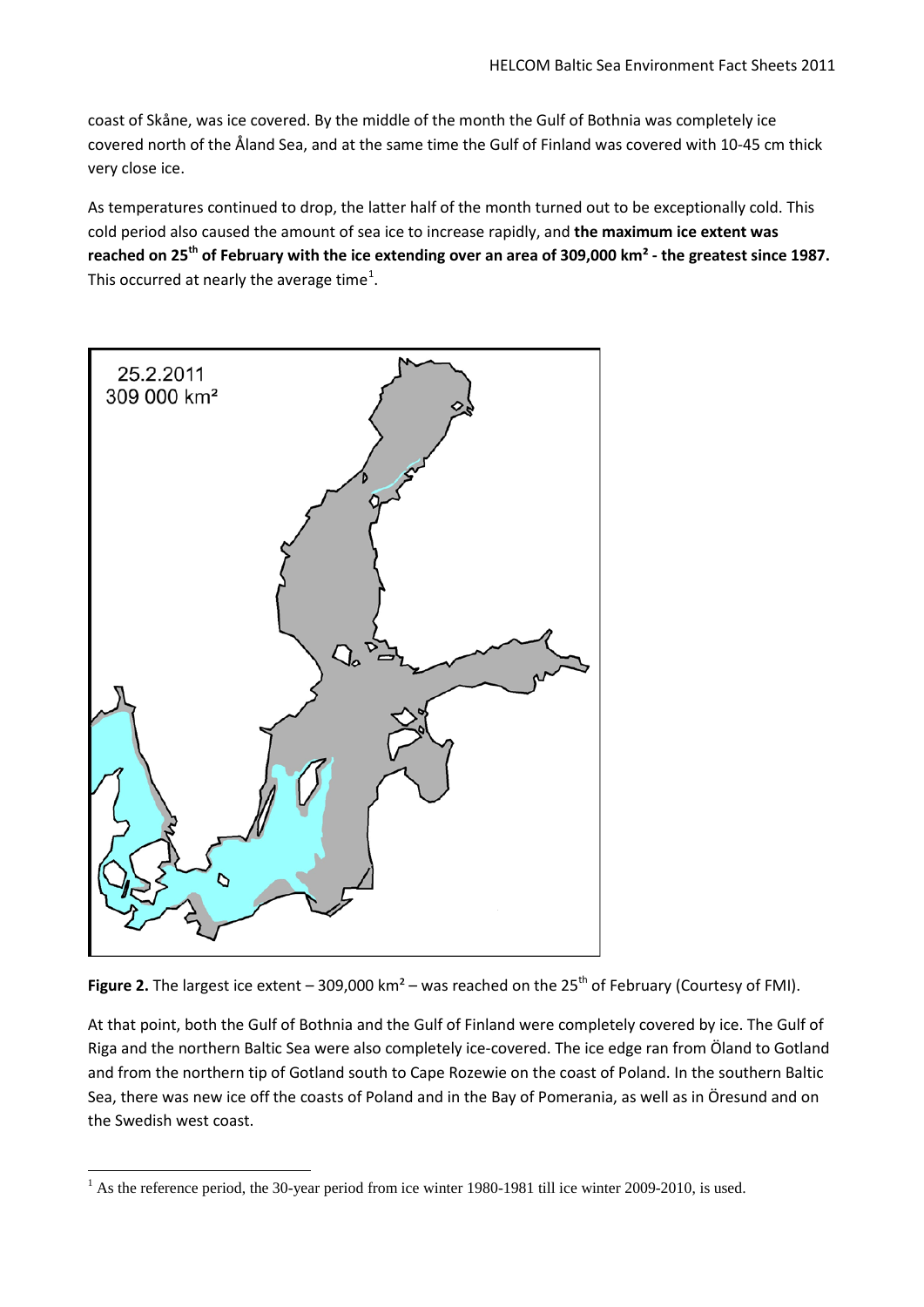At the end of February, the winds began to blow from the south and became stronger. Pressure in the ice fields was detected in all Finnish sea areas, and at times it reached dangerously intense levels. When the situation was at its worst, dozens of commercial vessels were waiting for icebreaker assistance on both sides of the Quark and ships were assisted one at a time.



**Figure 3.** Stuck in ice (Courtesy of the Finnish Coast Guard).

#### **Ice melting**

#### *March*

The situation eased temporarily at the beginning of March as the winds calmed. However, this did not last long, as south-westerly winds strengthened on March 3<sup>rd</sup> and the ice began to drift eastwards. Pressure developed once again in the ice fields, causing severe compression and a rapid decrease in the size of the ice-covered area. On March  $10^{th}$ , the extent of the ice-covered area was 165,000 km<sup>2</sup>. The winds blew from the Swedish side for another week and the ice in the Gulf of Bothnia was compressed against the Finnish coast. The pressure ridges were so difficult that several vessels en route to the Finnish harbours in the Bay of Bothnia came to a standstill further south, and had to wait for the winds to die down. Russian traffic in the eastern Gulf of Finland experienced so much difficulty that a nuclear-powered icebreaker had to be called in from the Arctic Ocean. It was not until the middle of March that the traffic was back to normal.

In mid-March, the winds calmed briefly and the frosty weather caused new ice to form in open places and cracks in the ice fields. Mild spring weather reached southern Sweden in the middle of March, starting the end of the ice season south of Landsort with the gradual breakdown of the archipelago ice in the increasingly stronger sunshine. In the northern parts the signs of spring appeared at the end of March and the ice-covered area decreased steadily. Even gentle winds caused pressure in the heavily ridged ice fields.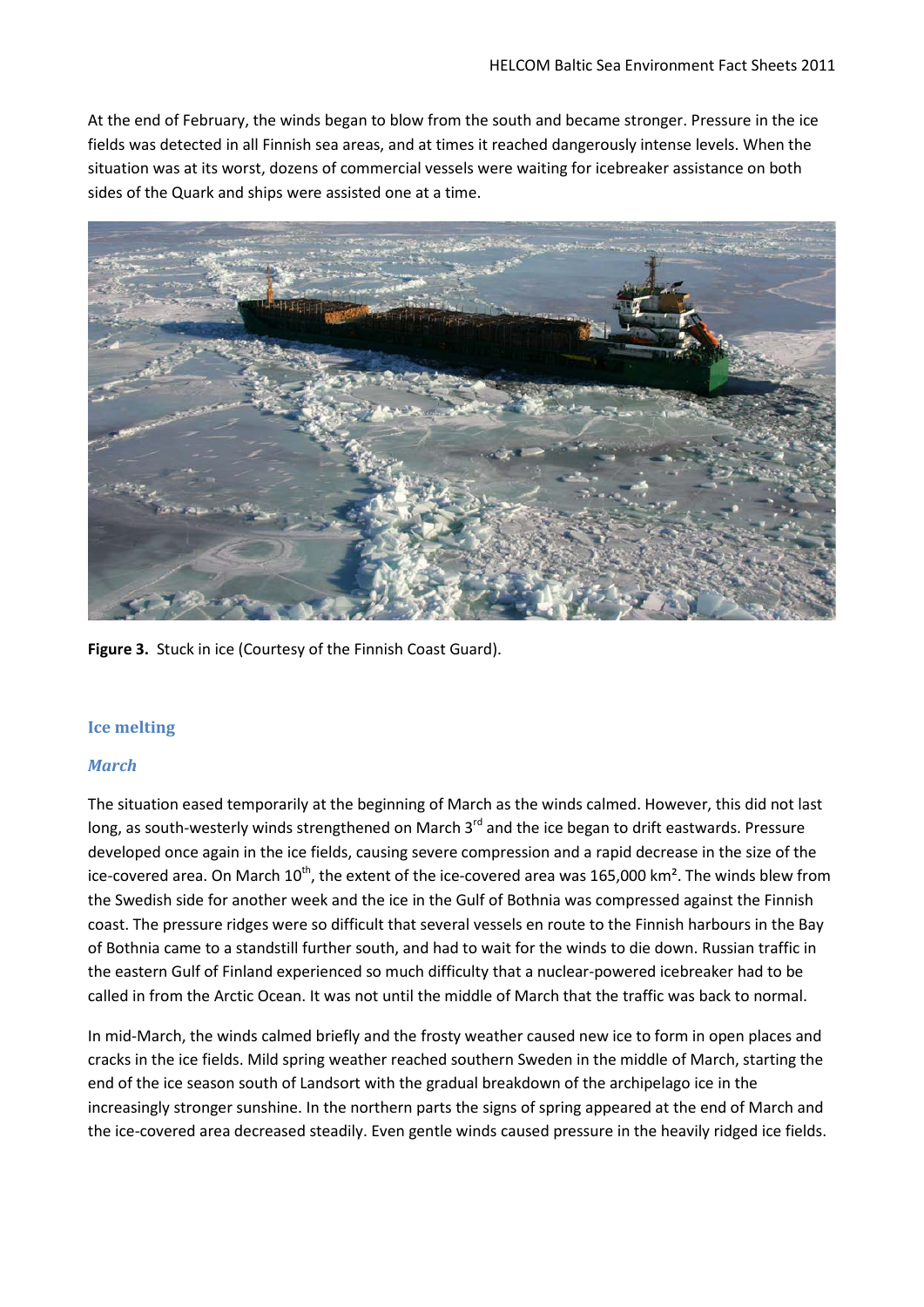#### **Disappearance of the ice**

#### *April*

The average temperature in April was unusually high in nearly all parts of the Finland. Rainfall at the beginning of April darkened the ice and the coastal ice began to rot. Very warm weather at Easter (21<sup>st</sup> -25<sup>th</sup> April) melted the ice on the Finnish southern coast. The coastal areas of the Gulf of Finland were almost completely free of ice, and the ice that remained was dangerously rotten. In contrast, ice in the pelagic areas of the eastern parts of the Gulf of Finland continued to disturb Russian sea traffic. The coastal ice in the Sea of Bothnia north of Uusikaupunki rotted, but farther off the shore a heavily ridged 20-30 kilometre wide ice field interfered with shipping traffic. The ice winter also continued in the Bay of Bothnia although the coastal ice slowly began to darken and subsequently rot. The ice in the pelagic areas was still strong.

#### *May*

A high-pressure system established itself over northern Scandinavia at the beginning of May, and the final melting stage began. Intermittent strong north-easterly winds broke up the ice out at sea into smaller and smaller floes. On May 14<sup>th</sup>, the Gulf of Finland was ice-free and the last pieces of ice in the Sea of Bothnia also melted at the end of the following week. In mid-May, the ice in the Bay of Bothnia was mainly on the Finnish side of the fishery zone limit. Although the ice in the archipelago areas had rotted and, in many areas, also melted, ice in the pelagic area still interfered with shipping in many places. The winter finally ended and summer began when the Bay of Bothnia was ice-free on May 25<sup>th</sup>.

The time of the final melting of the ice varied greatly in comparison to average values. In the coastal waters of the northern Bay of Bothnia, the date of the final disappearance of ice took place from a few days earlier to about one week later than average. Melting in the Sea of Bothnia took place from approximately one week to nearly three weeks later than on average, and in the Gulf of Finland from average times to some two weeks later than normal.

The ice disappeared more than one week later than average in the northern Baltic Sea; however, ice formation also began nearly one month earlier than usual.

#### **Maximum thickness of sea ice (Finnish territorial waters)**

The maximum thickness of the fast ice was 40-80 cm in the Bay of Bothnia, 35-75 cm in the Sea of Bothnia, 25-55 cm in the Archipelago Sea and 25-65 cm in the Gulf of Finland. The thickness of the pelagic ice was 35-85 cm in the Bay of Bothnia, 20-50 cm in the Sea of Bothnia, 25-60 cm in the Gulf of Finland, 10-25 cm in the Sea of Åland and 5-30 cm in the northern Baltic Sea.

#### **Length of the ice winter (Finnish territorial waters)**

The duration of the ice winter in the northern Bay of Bothnia was nearly two weeks shorter than average. The ice winter in the southern Bay of Bothnia and Vaasa Archipelago was from one and a half weeks to nearly a month longer than average. The ice winter in the Sea of Bothnia, northern Baltic Sea and Gulf of Finland was from two weeks (in the Helsinki region) to more than six weeks (in the Rauma region) longer than average.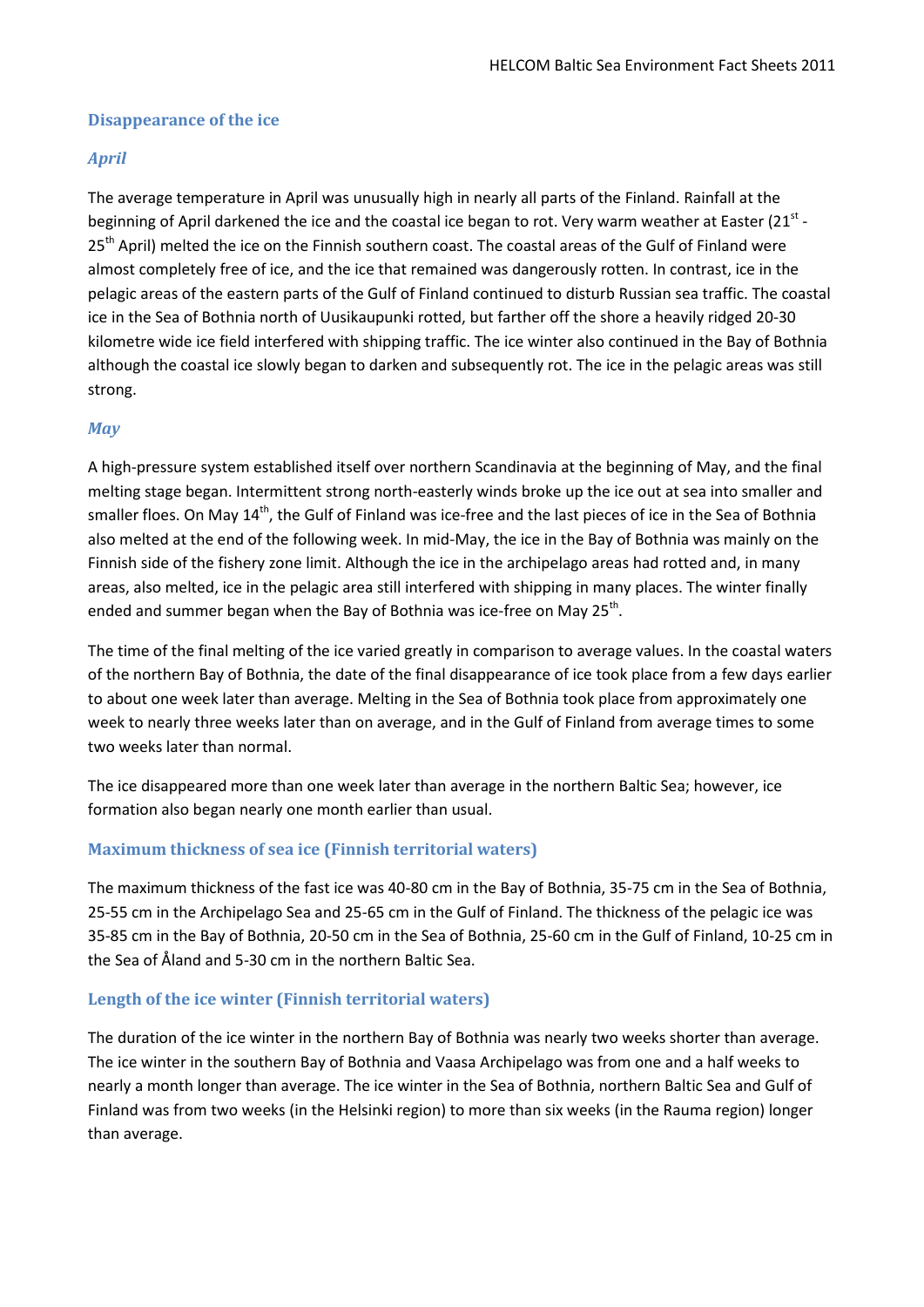# **The ice season in Latvian waters (Gulf or Riga)**

The first ice formation in Latvian marine waters occurred the 30<sup>th</sup> of November. New ice formation firstly occurred in the southern part of the Gulf of Riga. New ice forms appeared along the western coast of the Gulf of Riga on the 5<sup>th</sup> of December and along the eastern coast of the Gulf – in the second half of December. Due to light winds in the third decade of December a narrow belt of fast ice formed only in several areas of Latvian coastal zone. In the port of Riga the first ice formed on December 12<sup>th</sup>, in the port of Ventspils – on December 21<sup>st</sup> and in the port of Liepaja on December 1<sup>st</sup>.

The most severe ice situation firstly has been observed on the fairway in the Irbe Strait during the first decade of January 2011. The Irbe Strait was covered by the drifting of 10-15 cm thick very close ice. New ice temporarily formed in the Latvian fairways in the second half of January, but assistance of the icebreaker was not necessary. Due to warm and stormy westerly winds fast ice was broken up along the western coast of the Gulf of Riga and in the coastal area of Liepaja. At the same time there was up to 4 km wide fast ice with ridges along the eastern coast of the Gulf.

In the first decade of February no significant changes in the ice conditions occurred on the fairways. The ice was drifting only in the coastal zone and the ports of Latvia. In the second decade of February, under the influence of an anticyclone, very cold air penetrated to the Baltic Sea region and the ice formation occurred rapidly in all Latvian marine waters. The ice grew thicker particularly in the Gulf of Riga and in the Irbe Strait until the end of February and at the beginning of March.

In the second half of February the Gulf of Riga was completely ice covered. In the Gulf of Riga there was 28- 45 cm thick fast ice and further out in the central part of the Gulf of Riga as well as on the fairway between the port of Riga and Mērsrags there was compact or consolidated 30-50 cm thick ice with heavy ridges. On the fairway between Mērsrags and Kolka there was very close and rafted 15-30 cm thick ice. The Irbe Strait was covered by very close drift ice 10-30 cm thick. There was compact 20-30 cm thick ice in the port of Riga and pressure ridges were present in the entrance to the port. During the second half of February there was new ice at the Latvian coast of the Baltic Sea and further out mostly close to very close 5-15 cm thick ice up to 30-50 nautical miles away from the Latvian coast as well as on the fairway port of Ventspils – port of Liepaja – the sea border of Lithuania.

Navigation became easier on the fairways during the second and third decades of March. Due to gusty westerly winds the fast ice was partly broken up and the ice in the Gulf of Riga and the Irbe Strait was drifting eastwards. Therefore in the western and southern parts of the Gulf of Riga a 15-30 nautical miles wide lead, where the vessels could go without the assistance of the icebreaker, appeared and remained until April. At the same time, very close to compact 20-40 cm thick ice with pressure ridges remained in the central and eastern parts of the Gulf of Riga.

The ports of Riga, Ventspils and Liepaja were ice-free starting from the third decade of March. At the end of March and during April the Irbe Strait and the Latvian coast of the Baltic Sea were ice-free.

In April the ice in the Gulf of Riga was melting rapidly. Due to the winds of northerly and easterly directions the ice was gradually drifting to the south of the Gulf of Riga and by the end of April close to very close 10- 30 cm thick ice remained in the south-eastern part of the Gulf of Riga.

At the beginning of May the ice melting continued. On May  $7<sup>th</sup>$  the Gulf of Riga as well as all Latvian marine waters became ice-free.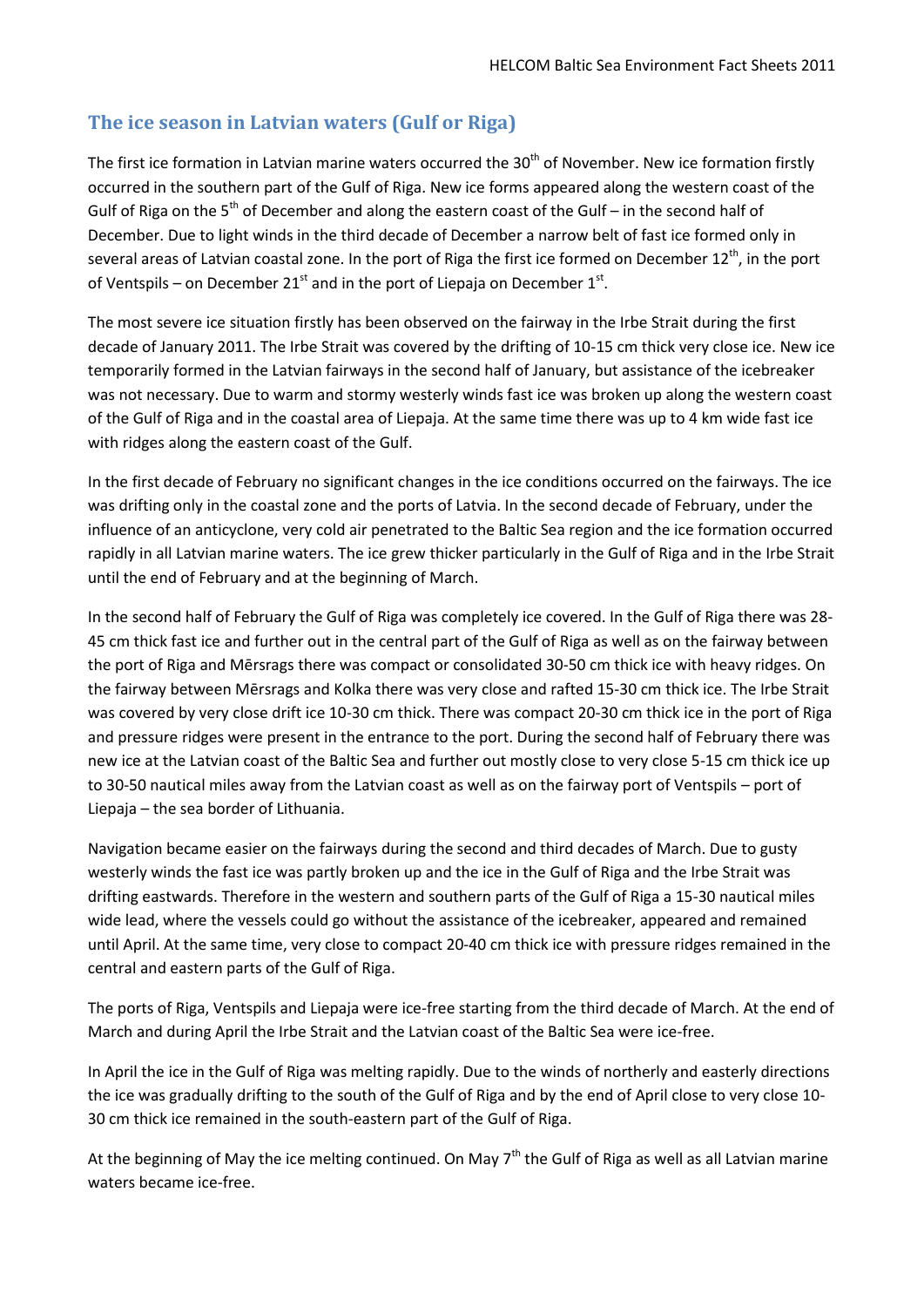# **The ice season in the southern Baltic Sea, Danish Straits and Kattegat**

#### **Ice conditions in the Polish coastal waters in the southern Baltic Sea**

The ice season 2010-2011 on the Polish Baltic Sea coast was a moderate one. The ice season started relatively early, at the end of November (Vistula Lagoon and then Puck Bay). In open waters ice started to form in the second half of December (16.12. sea near Świnoujście) in the Pomeranian Bay.

November was warm, but in the last days of the month it became quite cool, and the air temperature decreased, even considerably, below zero. This resulted in an appearance of first ice in the Vistula Lagoon. Throughout December until first days of January air temperatures were below zero. December was very cold. Freezing air temperatures were conductive to the development of ice phenomena over internal waters (such as bays, lagoons) and in harbours and also over coastal zone. There was mainly shuga, and coastal ice, locally ice cover or pack ice. Over some water areas ice remained even to the end of the month.

In January 2011 only in the beginning as well as near the end of the month there were periods of freezing temperatures, but January was classified as warm. Temperatures were mainly above zero, which resulted with ice melting processes and ice disappearance. In the last days of January ice appeared again.

February in turn was a very cold month, especially near eastern coast area. After the initial warming in the first decade of February and disappearance of ice over whole coastal zone (except the Vistula Lagoon). In the second half of February as a result of an inflow of cold air masses there were significant temperature drops. Again over Puck Bay, Szczecin Lagoon, in harbours of western coast, ice started to develop, and near 18<sup>th</sup> of February in other harbours of middle and eastern coast, and also along the coast over an open sea except the Pomeranian Bay (Świnoujście, where ice appeared in the last days of February). With the persistence of the freezing temperatures there were even further developments of ice over Puck Bay and the Gulf of Gdańsk, Pomeranian Bay and along the rest of the coast. The whole Gulf of Gdańsk had been covered with ice.

The maximum ice extent in Polish coastal zone was on  $25<sup>th</sup> - 26<sup>th</sup>$  February 2011. The maximum of ice development was reached in the third decade of February. At that time, fast ice of 10-15 cm thickness covered Szczecin Lagoon on the coast of Poland, and close to very close, up to 20 thick ice or new ice was observed in the harbours along the coast. In the Pomeranian Bight and on the outer Baltic coasts, a belt of locally close 5-12 cm thick ice extended eastward. Ice of 10-20 cm thickness occurred off the coasts of the Gulf of Gdańsk. Vistula Lagoon and Curonian Lagoon were covered with 20-54 cm thick fast ice. The offshore waters east of 19°E were covered with close to very close 5-15 cm thick drift ice. Till the end of the February ice situation did not change.

In the beginning of March ice still covered open sea areas, only in the middle of first decade it started, because of wind and water motion, to flow away into the open sea. Additionally an increase of air temperature stopped the process of further ice development. The air temperature since then has been gradually increasing, and daily mean air temperatures were above zero till the end of the month, which favoured ice melting and disappearing processes. At the end of March all water areas were ice free.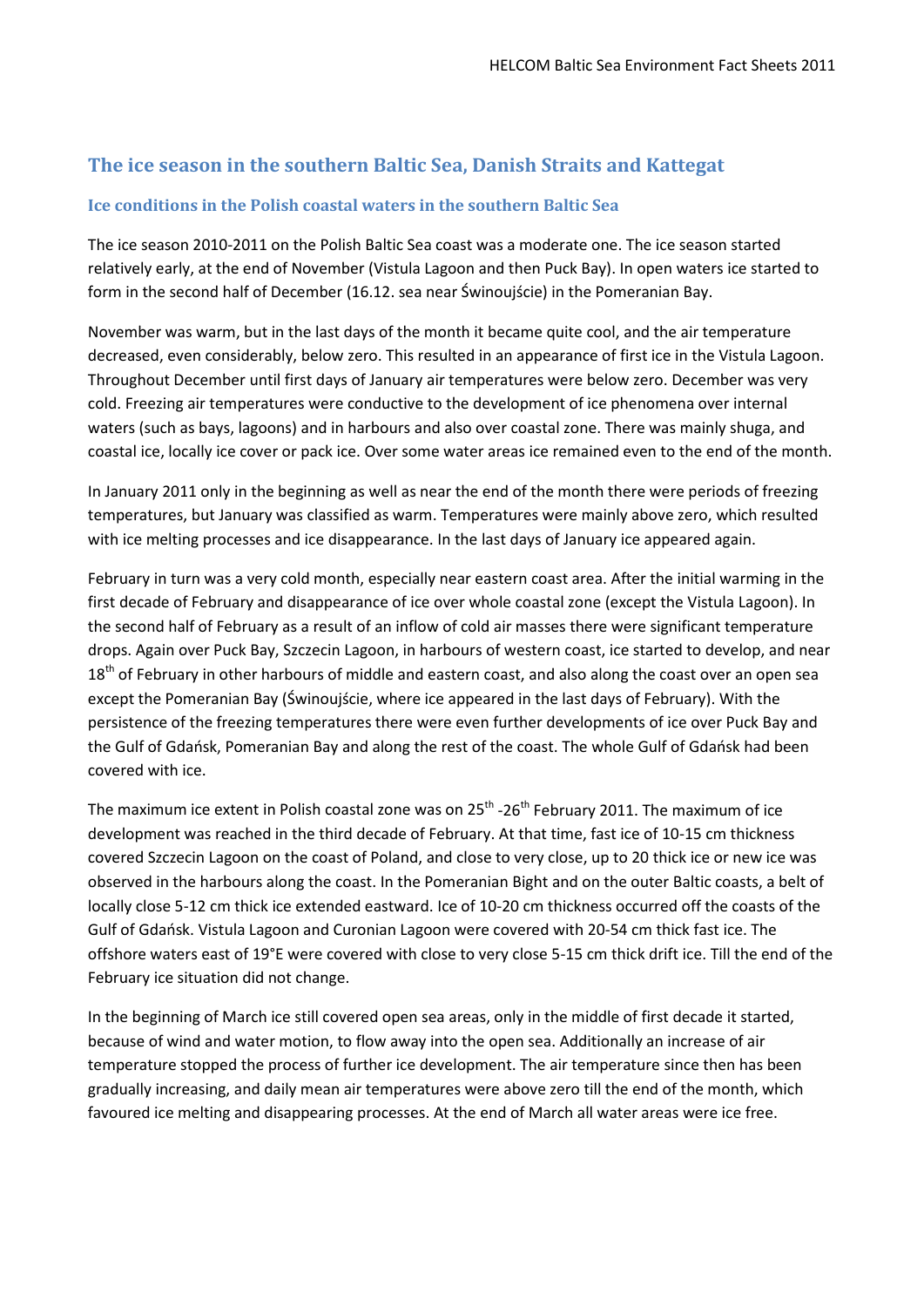#### **Ice conditions and navigation on the German Baltic Sea coast**

In terms of ice volume and duration of the ice cover in the German coastal waters, the winter of 2010-2011 was a moderate ice season.

From late November to early January, the entire Baltic Sea region was under the influence of cold polar air from northerly, north-easterly or easterly directions. This cold spell was interrupted by several short periods during which warmer air masses flowed into the area from the west or south, mostly with precipitation in the form of snow.

In the beginning of the December, the German inner coastal waters were close to freezing, and also on the outer coasts water temperatures reached freezing point in the third decade of December. Ice formation in the sheltered areas (bodden waters, Schlei) began during the last days of November or first days of December, 3 - 4 weeks earlier than normal. In the last week of the year ice also formed on the outer coasts and temporarily in the offshore waters of the Kiel and Mecklenburg Bights. After just a few days, the ice had largely disappeared due to water level fluctuations and wind forcing.

The ice cover of the Baltic Sea in early January corresponded to conditions which normally prevail at the end of January or early February. On the January 5<sup>th</sup> the winter of 2010-2011 in the western and southern Baltic Sea already met the criteria for a moderate ice winter. January and February, the typical winter months, were mild in comparison with December. At the beginning of the year, south-westerly winds caused an inflow of mild maritime air on the front side of the low over Norway, marking the beginning of a warm spell. The development of ice was slow during the first five weeks of year, with an initially weak decreasing trend followed by a faster melt-down of ice.

In the second decade of February, a high-pressure zone developed over Scandinavia which grew stronger as it slowly moved east. This anticyclone influenced weather in the coastal region until early March, with mostly calm, cold winter weather. The water surface cooled quickly, not only in the sheltered inner coastal waters but also offshore, especially in the Pomeranian Bight. The predominantly easterly winds freshened only on a few days. New ice began to form in the inner coastal waters along the eastern Baltic coast. Decreasing wind and falling temperatures during the next few days led to increasing ice formation, also in the inner coastal waters of the western part of the coast. However, the strongest ice formation was recorded on the eastern coast, where the inner waters soon were covered completely with ice. Pancake ice which had newly formed in the Pomeranian Bight quickly formed a closed ice cover. The ice forming during the second cold spell disappeared as quickly as it had developed: by mid-March, all German Baltic Sea waters were free of ice.

### **Ice conditions in the German Bight, Kattegat, Skagerrak, and in the Danish and Swedish waters of the western Baltic Sea**

In the *Kattegat*, ice occurred only during the first cold spell in December and January in some smaller harbours and fjords on the coast of Denmark. The skerries and sheltered bays along the Swedish coast were covered continuously with ice of different concentrations from late December to mid-March. Ice thicknesses reached 10 - 30 cm. In offshore waters and in the Belts and Sounds, major quantities of ice occurred only at the end of December.